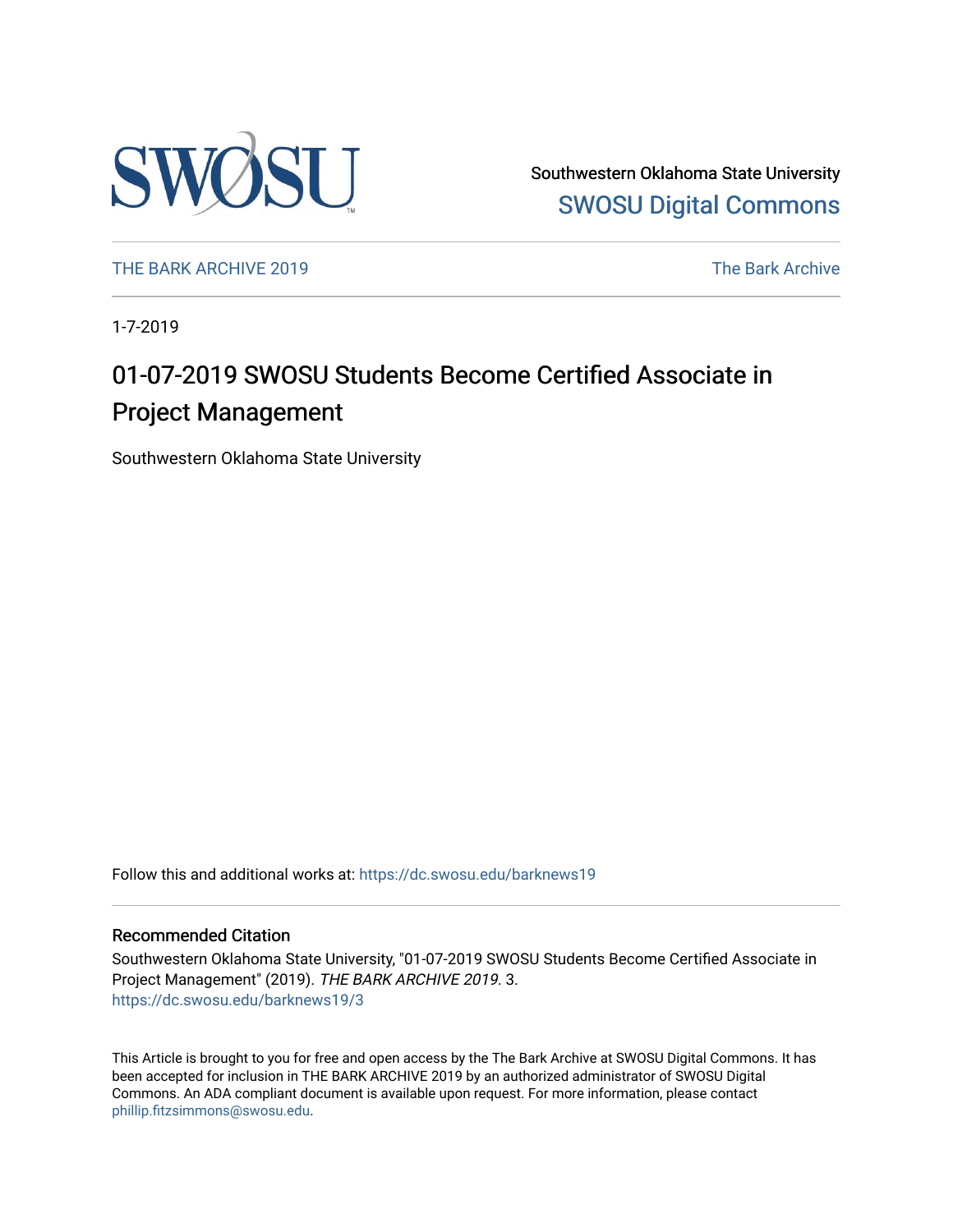



# **SWOSU Students Become Certified Associate in Project Management**

**Photo Caption:** SWOSU students Catherine Driskill of Oklahoma City and Stephanie Guerrero of Weatherford recently became Certified Associate in Project Management (CAPM) certificate holders.

Two Southwestern Oklahoma State University (SWOSU) students in Weatherford recently took advantage of an opportunity in a SWOSU class to become Certified Associate in Project Management (CAPM).

Stephanie Guerrero, a Weatherford junior majoring in management, and Catherine Driskill, junior from Oklahoma City majoring in entrepreneurship, earned the CAPM, which is an entry-level certification for project practitioners offered by the Project Management Institute. Designed for those with less project experience, the CAPM is intended to demonstrate candidates' understanding of the fundamental knowledge, terminology and processes of effective project management.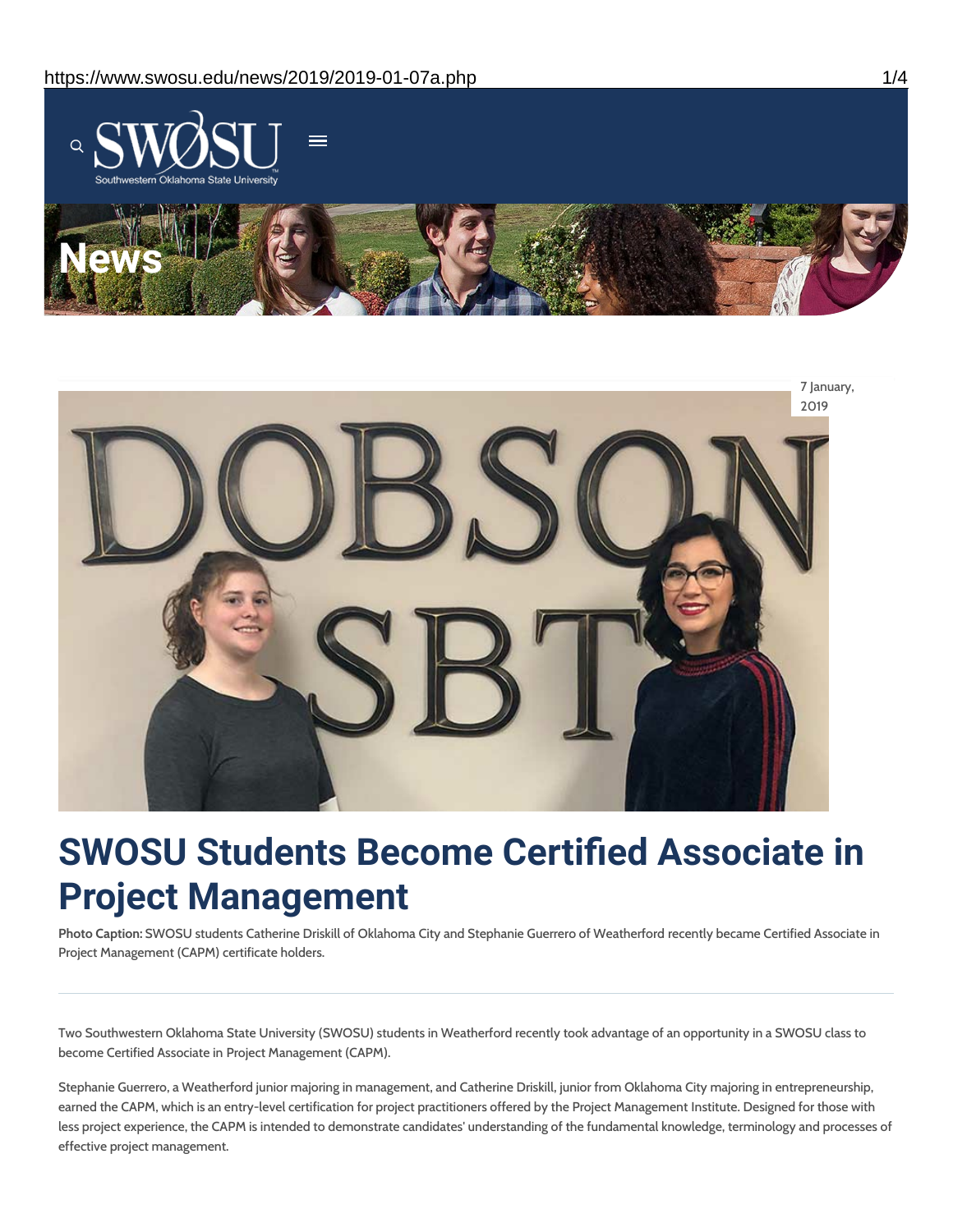#### https://www.swosu.edu/news/2019/2019-01-07a.php 2/4

Dr. Todd Wiggen, assistant professor in the Everett Dobson School of Business & Technology, offered the opportunity in his Project Management course. During the class, students acquire the requisite education to qualify to take the CAPM in lieu of a final exam. Guerrero and Driskill opted to sit and both passed and received their CAPM certification.

"Getting the CAPM will open up a lot of opportunities for employment after I graduate from SWOSU," Driskill said. "I live near Tinker Air Force Base and they often have a need for people to work in project management."

Students in the class were part of a project team that helped to create planning documents for a potential project of that organization's choice. Students have worked with the Weatherford Food and Resource Center, Infinite Grace Ministries, Friends for Life, YMCA, Integris Health, SWOSU Foundation, and the Cheyenne and Arapaho Tribes.

Wiggen offers the course for both the Business and Allied Health Departments. Wiggen has several years of project management experience through the U.S. Coast Guard and with not-for-profit groups.

| Academics                | D                |
|--------------------------|------------------|
| Administration           | $\triangleright$ |
| Alumni and Foundation    | D                |
| Community                | $\mathsf D$      |
| Events                   | D                |
| <b>Faculty and Staff</b> | D                |
| Miscellaneous            | D                |
| Sayre                    | D                |
| <b>Students</b>          | D                |
|                          |                  |

| <b>Archive Links</b> |   |
|----------------------|---|
| 2018                 | D |
| 2019                 | D |
| 2020                 | D |
| Archive              | D |
|                      |   |

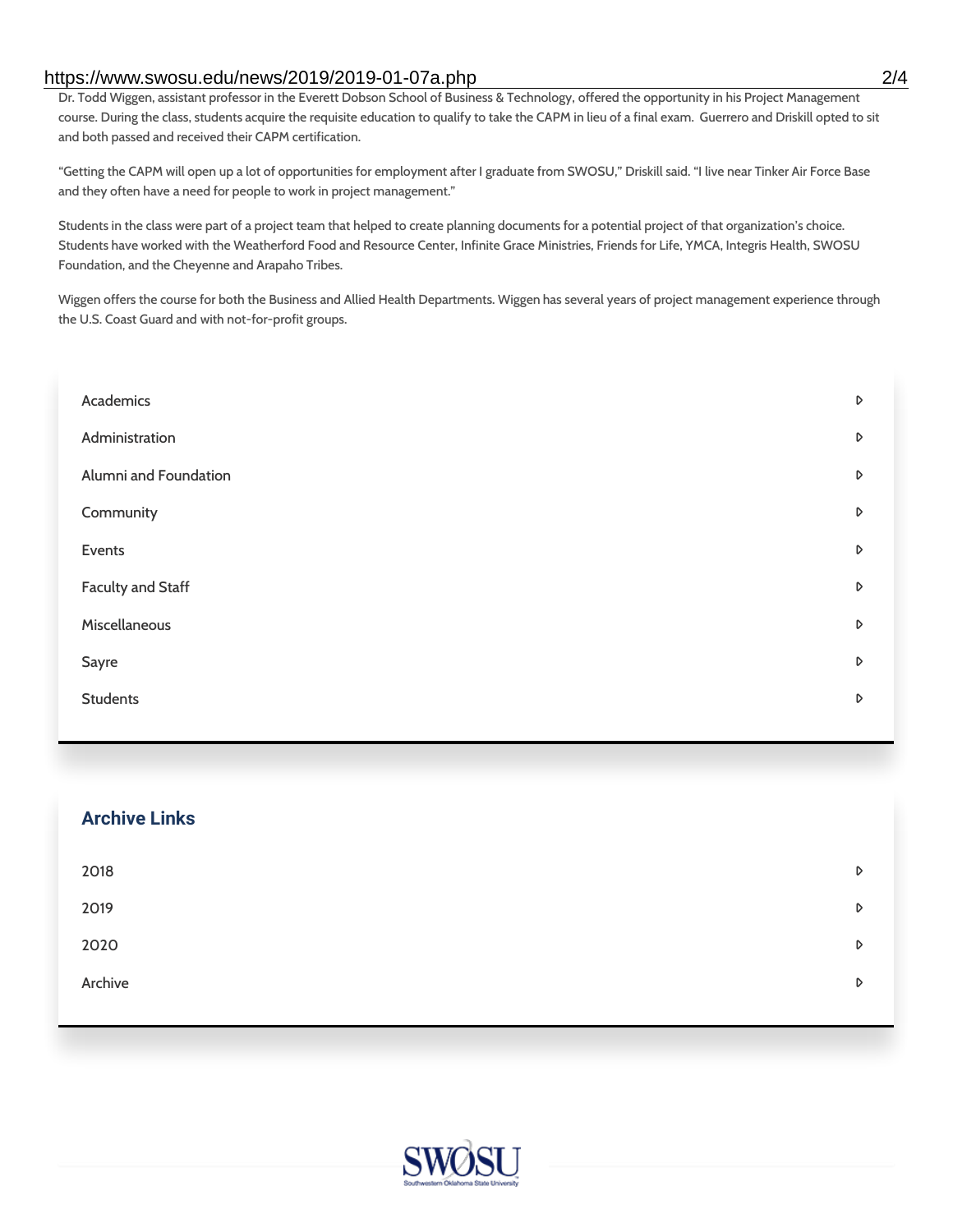### Weatherford Campus

100 Campus Drive Weatherford, OK 73096

#### Sayre Campus

409 E Mississippi Ave Sayre, OK 73662

Connect to Us

fyom

Contact [Information](https://www.swosu.edu/about/contact.php) [University/Facility](https://www.swosu.edu/about/operating-hours.php) Hours [Campus](https://map.concept3d.com/?id=768#!ct/10964,10214,10213,10212,10205,10204,10203,10202,10136,10129,10128,0,31226,10130,10201,10641,0) Map Give to [SWOSU](https://standingfirmly.com/donate) Shop [SWOSU](https://shopswosu.merchorders.com/)



**[Directory](https://www.swosu.edu/directory/index.php)** 

[Calendar](https://eventpublisher.dudesolutions.com/swosu/)

[Apply](https://www.swosu.edu/admissions/apply-to-swosu.php)

[GoSWOSU](https://qlsso.quicklaunchsso.com/home/1267)

[Jobs@SWOSU](https://swosu.csod.com/ux/ats/careersite/1/home?c=swosu)



Current [Students](https://bulldog.swosu.edu/index.php)

[Faculty](https://bulldog.swosu.edu/faculty-staff/index.php) and Staff